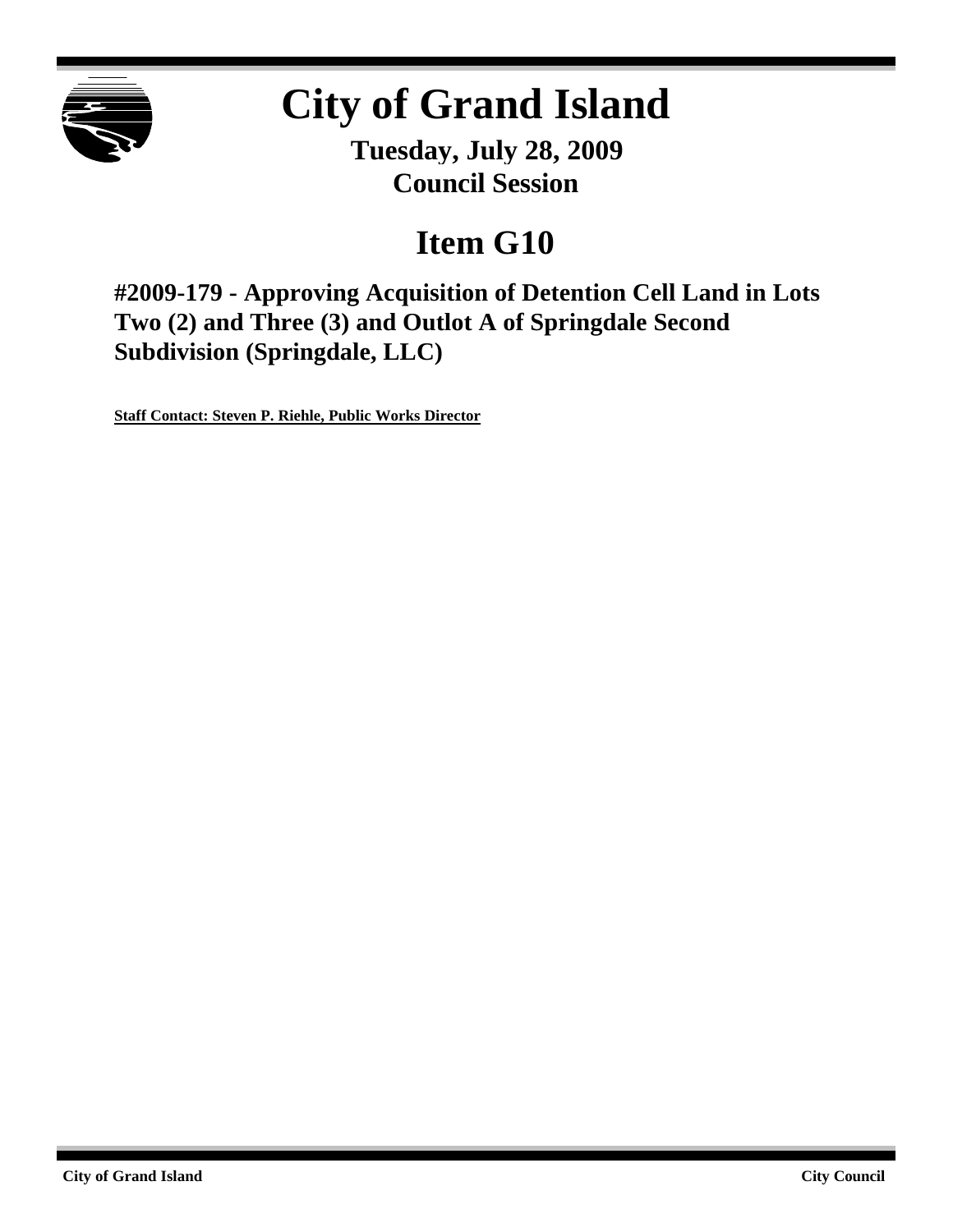## R E S O L U T I O N 2009-179

WHEREAS, detention cell land is needed by the City of Grand Island, from Springdale, LLC, for public storm water drainage as detailed in a 1975 drainage plan for the Moores Creek Drainway; and

WHEREAS, a public hearing was held on July 28, 2009, for the purpose of discussing the proposed acquisition of the detention cell land consisting of all of Outlot A and for acquisition of ingress/egress easements on Lots Two (2) and Three (3) of Springdale Second Subdivision, in the City of Grand Island, Hall County, Nebraska, more particularly described as follows:

Detention Cell Outlot A of Springdale Second Subdivision, in the City of Grand Island, Hall County, Nebraska

Lot 2 ingress/egress easement

Beginning at the northeast corner of Lot 2 of Springdale Second Subdivision in the City of Grand Island, Hall County, Nebraska, thence south on the east line of said Lot 2 a distance of fifteen feet, thence in a northwesterly direction to a point ten feet south of the north line of said Lot 2 and five feet west of the east line of said Lot 2, thence westerly on a line ten feet south of and parallel to the north line of said Lot 2 to a point ten feet south of the north line of said lot 2 and five feet east of the west line of said lot two, thence southwesterly to a point on the west line of said Lot 2 which is fifteen feet south of the northwest corner of said Lot 2, thence northerly upon the west line of said Lot 2 to the northwest corner of said Lot 2, thence easterly on the north line of said Lot 2 to the point of beginning.

Lot 3 ingress/egress easement South 10 feet of lot 3 in Springdale Second Subdivision, in the City of Grand Island, Hall County, Nebraska

NOW, THEREFORE, BE IT RESOLVED BY THE MAYOR AND COUNCIL OF THE CITY OF GRAND ISLAND, NEBRASKA, that the City of Grand Island, be and hereby is, authorized to acquire detention cell land and ingress/egress easements from Springdale, LLC, on the above described tracts of land.

- - -

Adopted by the City Council of the City of Grand Island, Nebraska, July 28, 2009.

Margaret Hornady, Mayor

\_\_\_\_\_\_\_\_\_\_\_\_\_\_\_\_\_\_\_\_\_\_\_\_\_\_\_\_\_\_\_\_\_\_\_\_\_\_\_

Approved as to Form  $\overline{p}$ July 24, 2009 **¤** City Attorney